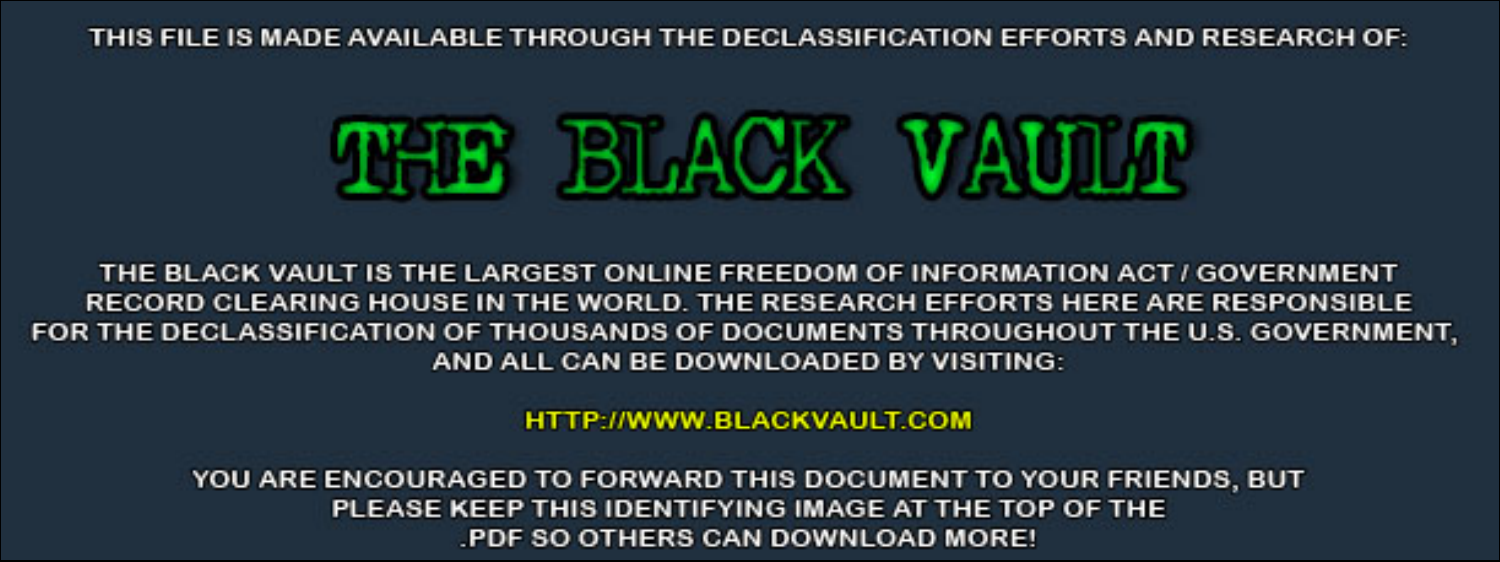## **Cryptologic Almanac 50th Anniversary Series**

## **William Coffee**

(U) From the late 1930s, through World War Two, and into the 1950s, African-Americans employed by the cryptologic services experienced what African-Americans in the country at large were subject to as a result of both legal and social restrictions. Nevertheless, there were innumerable instances of African-Americans who, in spite of these restrictions, became highly productive and respected contributors to a larger cause. This is the story of one of those individuals.

(U) William (Bill) Coffee had once been a waiter at the Arlington Hall School for Girls. Born in Abingdon, Virginia, in 1917, Mr. Coffee studied English at Knoxville College in Tennessee. From 1937 to 1940 he served in the Civilian Conservation Corps. He began working for the Signal Intelligence Service, the predecessor of the Signal Security Agency (SSA), in June 1942. Coffee was initially hired as a junior janitor and later was promoted to messenger, as high as he could expect to go under the then prevailing employment practices.

(U) In early 1944 Colonel W. Preston Corderman, chief of the SSA, and Lieutenant Colonel Earle Cooke, head of the cryptanalytic branch of SSA, probably under the direction from "someone in a high place," arranged the creation of a segregated unit of black cryptologists at Arlington Hall Station. SSA was required to ensure that 12 to 15 percent of its personnel were "black and gainfully employed." Colonel Cooke was having trouble hiring people for his unit until he talked with William Coffee, whom Cooke commandeered to hire the appropriate number of personnel. To Colonel Cooke's amazement, Coffee quickly carried out his assigned mission, and about a hundred people were brought on board.

(U) After he was tasked by Colonel Cooke, Mr. Coffee's job title was changed from messenger to cryptographic clerk, and by November 1944 he was made Assistant Civilian in Charge of B-3-b, with nineteen civilians under his direction. B-3-b's mission was the exploitation of nongovernmental commercial coded messages originating from several European, Asian, African, and Latin American countries. Several military officers briefly served as chief of the unit before the position was assumed in mid-1944 by Benson K. Buffham, who held it until 1947, as both an officer and a civilian. (Buffham would later become a deputy director of NSA.) Mr. Buffham recalled in an interview that Coffee was "really the operating head of the unit. I had other jobs to do at the same time. He was full